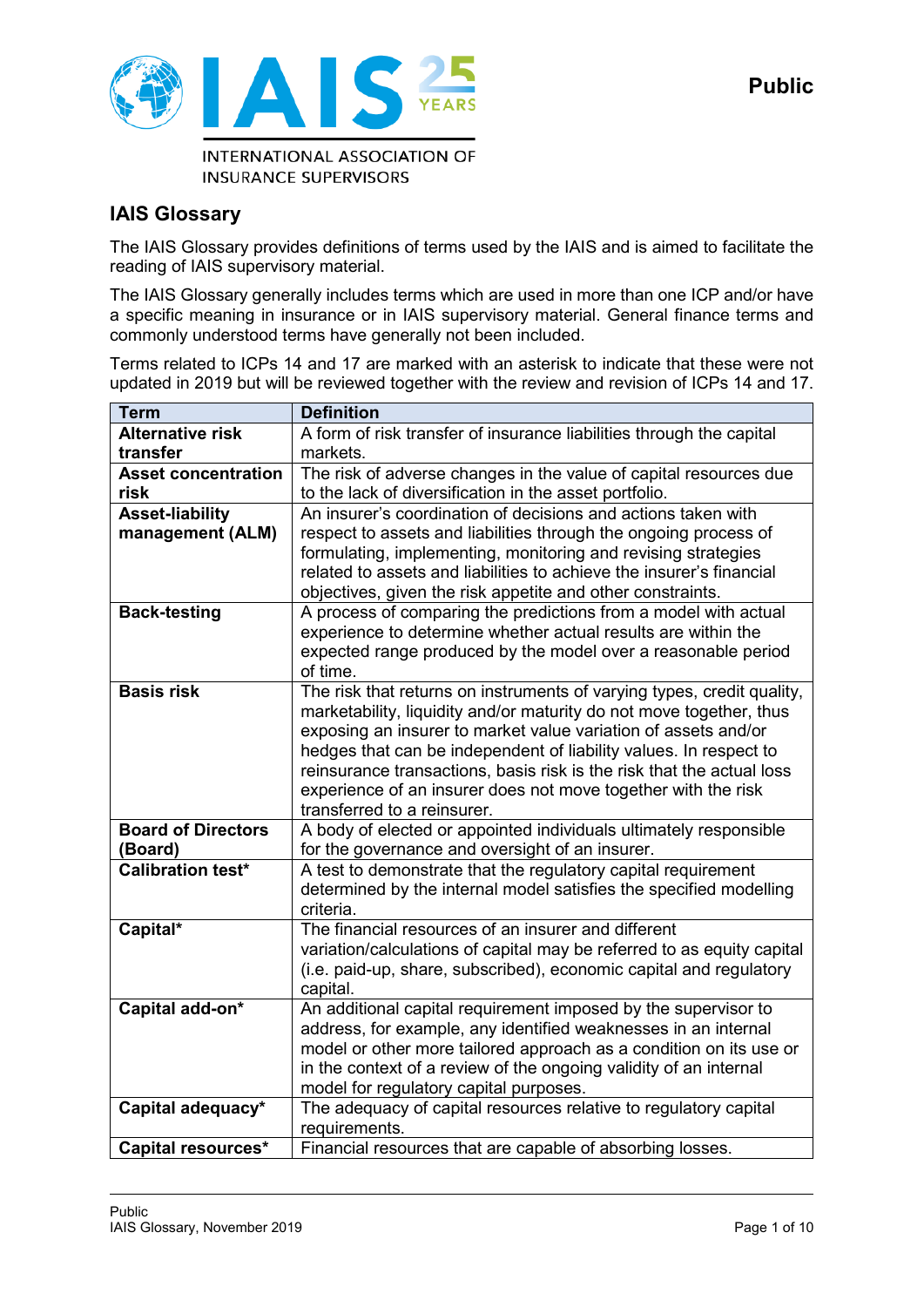

| <b>Captive insurer</b>    | An insurance or reinsurance legal entity owned, directly or                          |
|---------------------------|--------------------------------------------------------------------------------------|
|                           | indirectly by one or more industrial, commercial or financial entities               |
|                           | for the purpose of providing insurance or reinsurance cover for                      |
|                           | risks of the legal entity or entities to which it belongs, or for legal              |
|                           | entities connected to those entities and only a small part if any of                 |
|                           | its risk exposure is related to providing insurance or reinsurance to                |
|                           | other parties.                                                                       |
| <b>Claims incurred</b>    | An insurer's total liability arising from insurance events related to                |
|                           | an accounting period either on an accident year basis or on an                       |
|                           | underwriting year basis.                                                             |
| <b>Claims provision</b>   | Amount set aside on the balance sheet of an insurer to meet the                      |
|                           | total estimated ultimate cost to settle all claims arising from events               |
|                           | which have occurred up to the end of the reporting period, whether                   |
|                           | reported or not, less amounts already paid in respect of such                        |
|                           | claims.                                                                              |
| <b>Collateral</b>         | Assets held as security in support of a promise to pay a debt or                     |
| <b>Combined ratio</b>     | perform other obligations under a contract.                                          |
| <b>Concentration risk</b> | The sum of the loss ratio (claims ratio) and the expense ratio.                      |
|                           | The risk of adverse changes in the value of capital resources due                    |
| <b>Conduct risk</b>       | to the lack of diversification in the risk exposures.                                |
|                           | The risk of financial loss or other adverse consequences that                        |
|                           | arises from insurers and/or intermediaries conducting their                          |
|                           | business in a way that treats customers unfairly or results in harm<br>to customers. |
| <b>Consumers</b>          | The universe of actual and potential customers for insurance                         |
|                           | products.                                                                            |
| <b>Contagion risk</b>     | The risk that an event, whether internal or external, has a negative                 |
|                           | impact on one legal entity or part of a group and spreads to other                   |
|                           | legal entities or parts of the group.                                                |
| <b>Contingency plan</b>   | A plan developed by an insurer that describes in advance the                         |
|                           | necessary actions and resources to limit business disruption and                     |
|                           | losses resulting from adverse financial or operational events.                       |
| <b>Continuum-based</b>    | Involves the setting of characteristics against which individual                     |
| approach*                 | capital elements can be assessed as to their quality; instruments                    |
|                           | are ranked against other instruments to determine whether thev                       |
|                           | are included as capital resources. Where a categorisation                            |
|                           | approach is used, the criteria will be used to determine the                         |
|                           | category of capital resources in which a capital element is                          |
|                           | included.                                                                            |
| <b>Control Function</b>   | Function (whether in the form of a person, unit or department) that                  |
|                           | has a responsibility in an insurer to provide objective assessment,                  |
|                           | reporting and/or assurance; this includes the risk management,                       |
|                           | compliance, actuarial and internal audit functions.                                  |
| Control level*            | A threshold solvency level that requires intervention of the                         |
|                           | supervisor or imposes certain restrictions on the insurer if the                     |
|                           | actual solvency level falls below this level.                                        |
| <b>Corporate Culture</b>  | The set of norms, values, attitudes and behaviours of an insurer                     |
|                           | that characterises the way in which the insurer conducts its                         |
|                           | activities.                                                                          |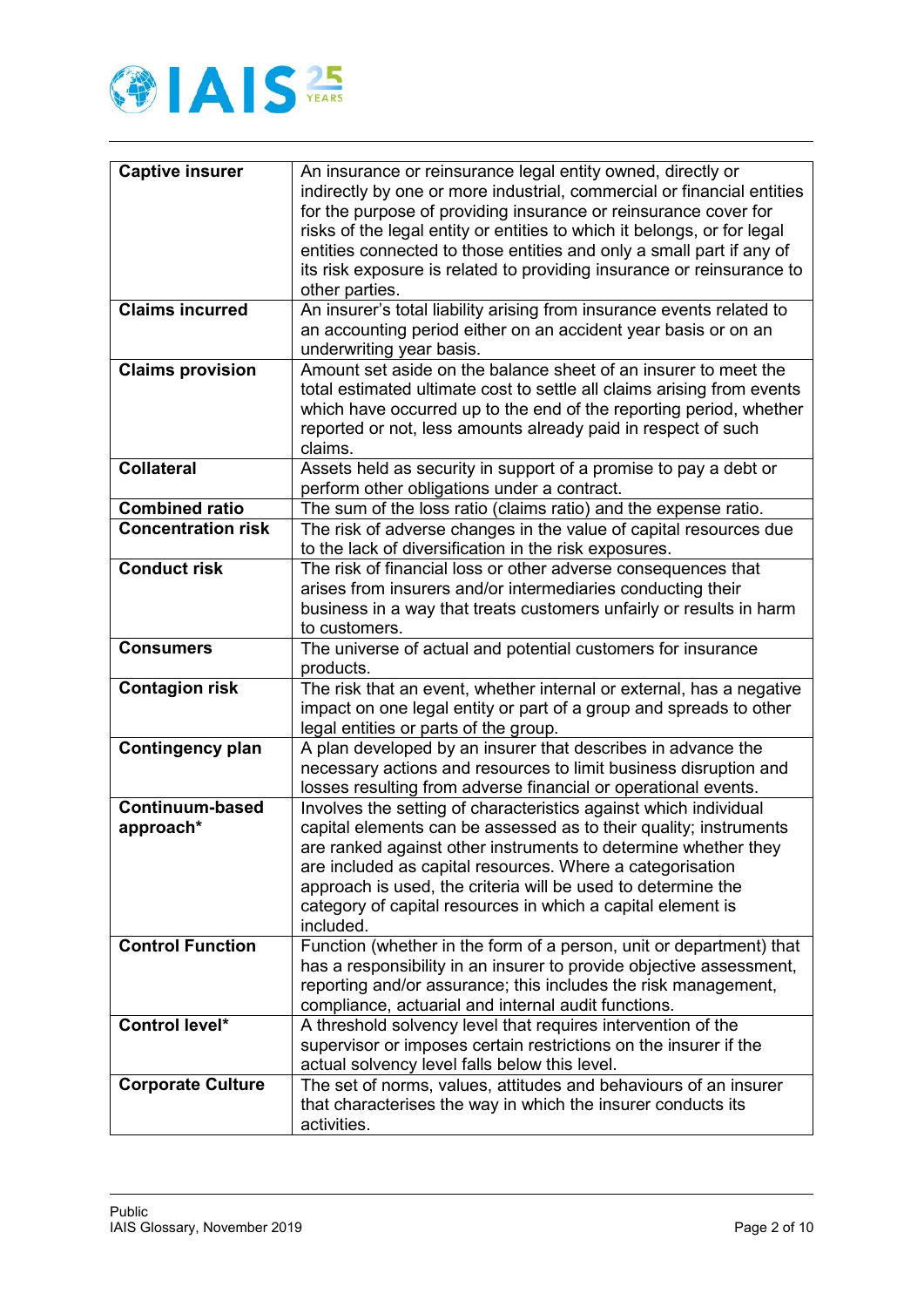

| Corporate                   |                                                                                                                                |
|-----------------------------|--------------------------------------------------------------------------------------------------------------------------------|
| <b>Governance</b>           | The strategies, policies and processes through which an insurer is                                                             |
| framework                   | managed and controlled.                                                                                                        |
|                             |                                                                                                                                |
| <b>Counterparty risk</b>    | The risk that a counterparty does not comply with its contractual                                                              |
| Credit default risk*        | obligations. This includes components of credit risk.<br>The risk that an insurer will not receive the cash or assets to which |
|                             |                                                                                                                                |
|                             | it is entitled because a party with which the insurer has a bilateral<br>contract defaults on one or more obligations.         |
| <b>Credit rating</b>        | A category or classification that is assigned to an issuer of debt or                                                          |
|                             | a debt instrument based on an evaluation of its creditworthiness.                                                              |
| <b>Credit rating agency</b> | An entity that evaluates and assigns credit ratings to an issuer of                                                            |
|                             | debt or a debt instrument.                                                                                                     |
| <b>Credit risk</b>          | The risk of adverse changes in the value of capital resources due                                                              |
|                             | to unexpected changes in the actual default as well as in the                                                                  |
|                             | deterioration of an obligor's credit worthiness short of default,                                                              |
|                             | including migration risk, and spread risk due to defaults.                                                                     |
| <b>Currency risk</b>        | The risk of adverse change in the value of capital resources due to                                                            |
|                             | unexpected changes in the level or volatility of currency exchange                                                             |
|                             | rates.                                                                                                                         |
| <b>Current estimate*</b>    | The probability weighted average of the range of present values of                                                             |
|                             | the cash flows associated with fulfilling an insurer's obligations                                                             |
|                             | under an insurance policy. For some types of insurance liability, it                                                           |
|                             | may be considered that the projection of future cash flows is                                                                  |
|                             | unrealistic, and therefore presents a spurious level of accuracy in                                                            |
|                             | the estimate. For such examples the alternative estimate should                                                                |
|                             | be arrived at using similar considerations regarding the obligations                                                           |
|                             | of the contract as for those examples where projected cash flows                                                               |
|                             | are realistic.                                                                                                                 |
| <b>Customer</b>             | Policyholder or prospective policyholder with whom an insurer or                                                               |
|                             | insurance intermediary interacts, and includes, where relevant,                                                                |
|                             | other beneficiaries and claimants with a legitimate interest in the                                                            |
| <b>Derivative</b>           | policy.                                                                                                                        |
|                             | A financial instrument whose value depends on (or is derived                                                                   |
| <b>Deterministic</b>        | from) other assets, liabilities or indexes.<br>An event, or a change in conditions, with a set probability in which            |
| scenario*                   | the underlying assumptions are fixed.                                                                                          |
| <b>Direct powers</b>        | Powers a supervisor has, in the context of group-wide supervision,                                                             |
|                             | over the parent and other legal entities in the insurance group                                                                |
|                             | enabling the supervisor to impose supervisory measures directly                                                                |
|                             | on those legal entities, including non-regulated legal entities, to                                                            |
|                             | address all relevant group-wide risks.                                                                                         |
| Double gearing*             | Used to describe a situation where the same capital is used                                                                    |
|                             | simultaneously as a buffer against risk in two or more legal entities                                                          |
|                             | of a conglomerate.                                                                                                             |
| <b>Duration</b>             | A measure that could be used to estimate the sensitivity of the                                                                |
|                             | value of an asset or a liability to changes in interest rates.                                                                 |
| <b>Economic capital</b>     | The capital needed by an insurer to satisfy its risk appetite and                                                              |
|                             | support its business plans and which is determined from an                                                                     |
|                             | economic assessment of the insurer's risks, the relationship                                                                   |
|                             | between them and the risk mitigation in place                                                                                  |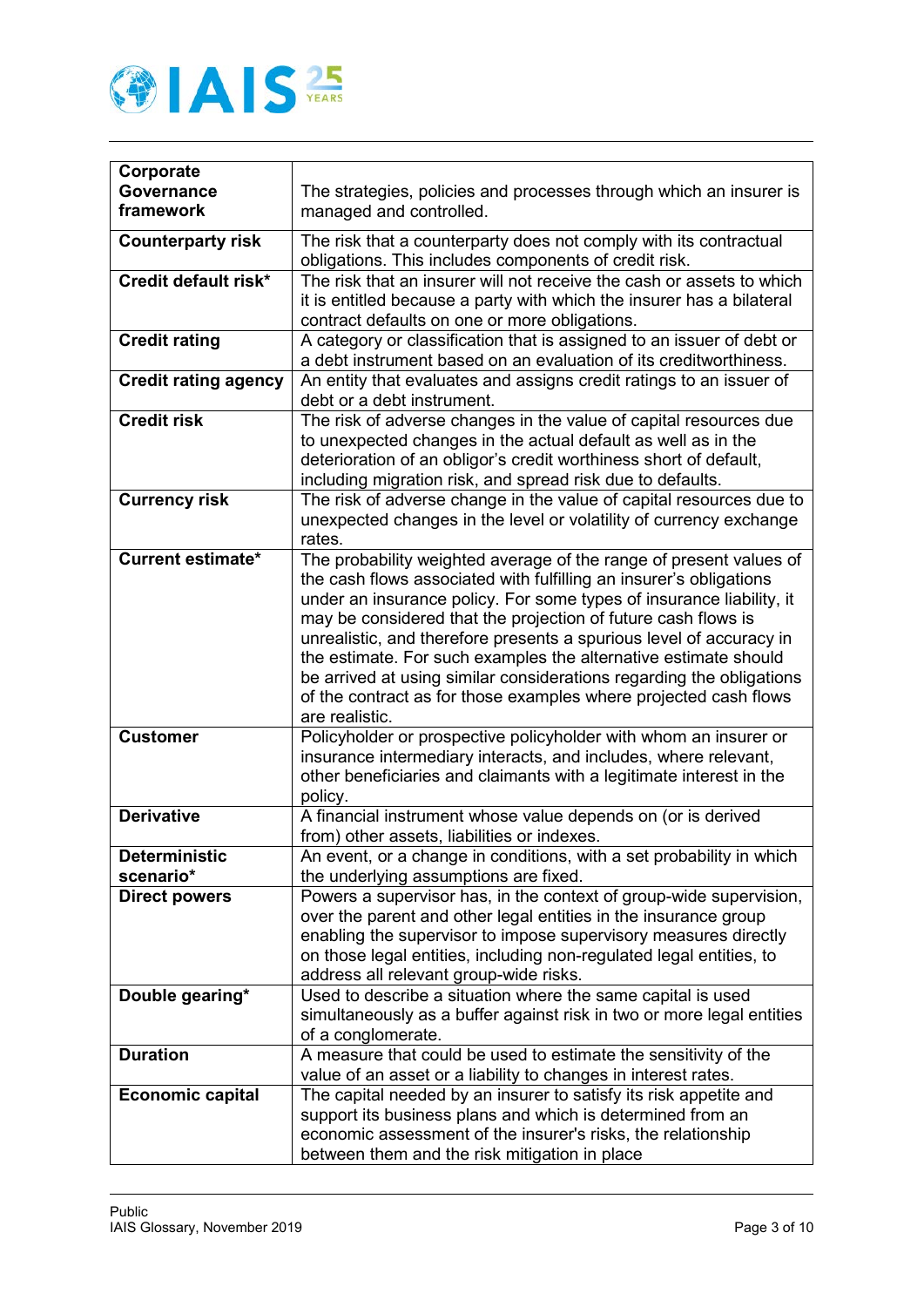

| Effect horizon*                             | The period over which the shock that is applied to a risk will impact<br>the insurer.                                                                                                                                                                                                                                                                                                                                                                                                                                                      |
|---------------------------------------------|--------------------------------------------------------------------------------------------------------------------------------------------------------------------------------------------------------------------------------------------------------------------------------------------------------------------------------------------------------------------------------------------------------------------------------------------------------------------------------------------------------------------------------------------|
| <b>Enterprise risk</b><br>management (ERM)  | The strategies, policies and processes of identifying, assessing,<br>measuring, monitoring, controlling and mitigating risks in respect<br>of the insurer's enterprise as a whole.                                                                                                                                                                                                                                                                                                                                                         |
| <b>Expense ratio</b>                        | The ratio of expenses to earned premiums (may be reported either<br>gross or net of reinsurance).                                                                                                                                                                                                                                                                                                                                                                                                                                          |
| <b>Facultative</b><br>reinsurance           | Reinsurance for a single risk or a defined package of risks. The<br>ceding insurer is not compelled to submit the risks to the reinsurer,<br>but neither is the reinsurer compelled to provide reinsurance.                                                                                                                                                                                                                                                                                                                                |
| <b>Financial</b><br>conglomerate            | Two or more legal entities, at least one of which is an insurance<br>legal entity and one a regulated legal entity in the securities or<br>banking sectors, where one has control over one or more<br>insurance legal entities or one or more regulated legal entities in<br>the securities or banking sectors and possibly other non-regulated<br>legal entities, whose exclusive or predominant activities consist of<br>providing significant services in at least two different financial<br>sectors (banking, securities, insurance). |
| <b>Finite reinsurance</b>                   | A generic term that is used to describe an entire spectrum of<br>reinsurance arrangements that share limited risk for a limited<br>amount of premium. Also known as financial reinsurance.                                                                                                                                                                                                                                                                                                                                                 |
| <b>General purpose</b><br>financial reports | Financial reports prepared according to generally accepted<br>accounting principles within the relevant jurisdiction to meet the<br>common financial information needs of a wide range of users<br>including policyholders and investors.                                                                                                                                                                                                                                                                                                  |
| <b>Going concern</b><br>basis               | An approach for considering an insurer's financial situation<br>assuming it will continue to operate and that future business will<br>be written.                                                                                                                                                                                                                                                                                                                                                                                          |
| <b>Going concern</b><br>capital*            | Capital which achieves both the objectives of reducing the<br>probability of insolvency by absorbing losses on a going-concern<br>basis, or in run-off, and of reducing the loss to policyholders in the<br>event of insolvency or winding-up.                                                                                                                                                                                                                                                                                             |
| <b>Group risk</b>                           | The risk that the financial condition of a group or a legal entity<br>within the group may be adversely affected by a group-wide event,<br>an event in a legal entity, or an event external to the group. Such<br>an event may either be financial or non-financial (such as a<br>restructuring).                                                                                                                                                                                                                                          |
| Group-wide<br>supervisor                    | The supervisor(s) responsible for effective and coordinated<br>supervision of an insurance group including coordinating with<br>other relevant supervisors in undertaking the supervision of an<br>insurance group on a group-wide basis, as a supplement to<br>insurance legal entity supervision.                                                                                                                                                                                                                                        |
| Head of the<br>financial<br>conglomerate    | The legal entity that controls the financial conglomerate.                                                                                                                                                                                                                                                                                                                                                                                                                                                                                 |
| Head of the group<br>(or parent)            | The legal entity that controls the activities of the group as a whole.                                                                                                                                                                                                                                                                                                                                                                                                                                                                     |
| <b>Head of the IAIG</b>                     | The Head of the IAIG is a legal entity identified by the group-wide<br>supervisor as controlling all of the insurance legal entities within<br>the group and non-insurance legal entities which pose risk to the<br>insurance operations                                                                                                                                                                                                                                                                                                   |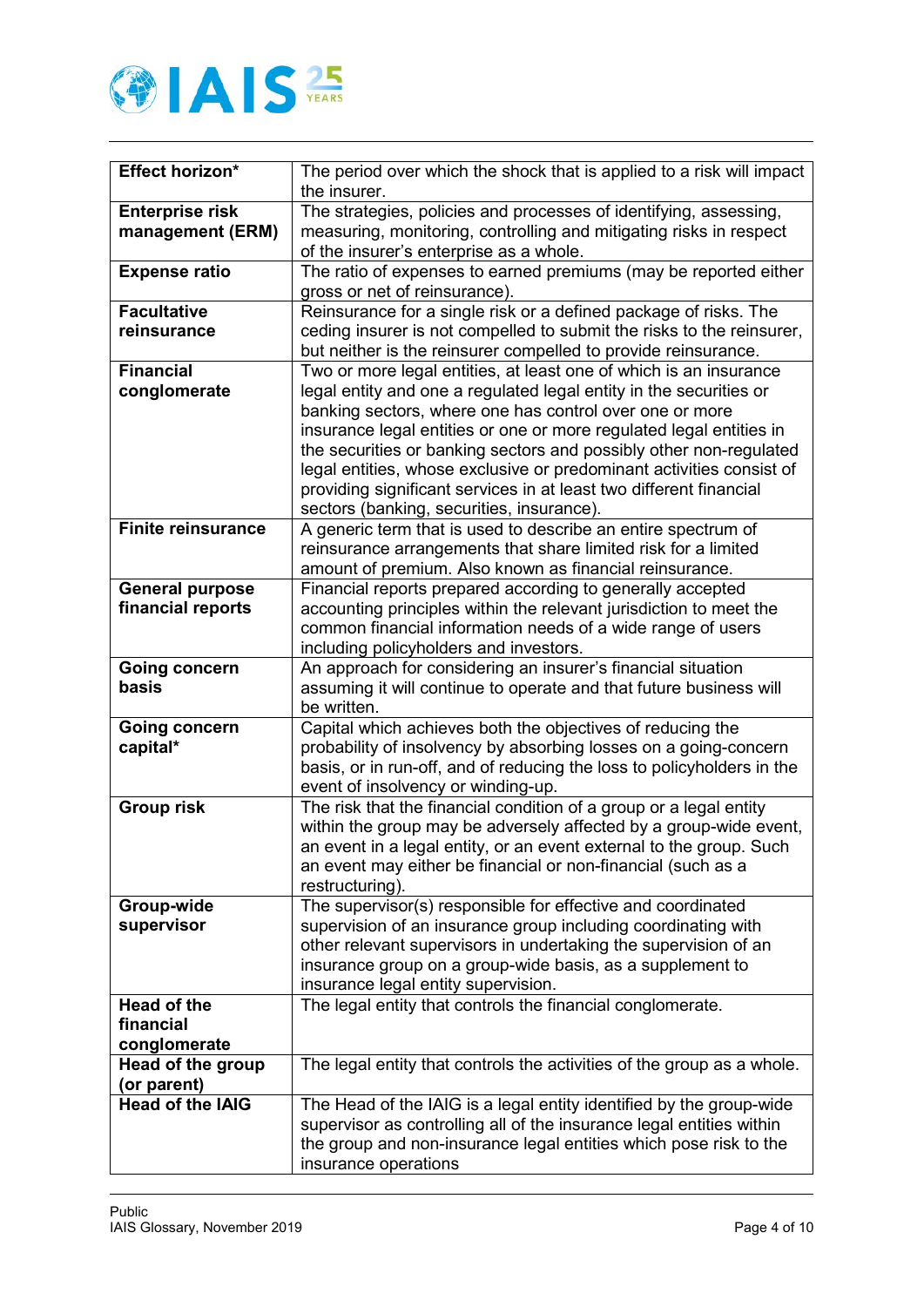

| <b>Head of the</b>       | The legal entity that controls the insurance group.                                                                                 |
|--------------------------|-------------------------------------------------------------------------------------------------------------------------------------|
| insurance group          |                                                                                                                                     |
| Hedging*                 | Actions taken to offset the impact of risks materialising.                                                                          |
| Home jurisdiction        | The jurisdiction in which either                                                                                                    |
|                          | an insurance legal entity is incorporated or its head office                                                                        |
|                          | or principal place of management is located; or                                                                                     |
|                          | the head of an insurance group is incorporated or its head                                                                          |
|                          | office or principal place of management is located.                                                                                 |
| Home supervisor          | The supervisor of the home jurisdiction.                                                                                            |
| <b>Host jurisdiction</b> | Any jurisdiction other than the home jurisdiction in which the                                                                      |
|                          | insurance legal entity has operations or the insurance group has                                                                    |
|                          | operations.                                                                                                                         |
| <b>Host supervisor</b>   | Any supervisor from a host jurisdiction.                                                                                            |
| Hybrid approach*         | A supervisory approach to non-regulated entities which is a mix of<br>different combinations of direct and indirect approaches for  |
|                          | different aspects of supervision                                                                                                    |
| <b>IAIG Board</b>        | The Board of the Head of the Internationally Active Insurance                                                                       |
|                          | Group.                                                                                                                              |
| <b>IAIS Memorandum</b>   | A multilateral memorandum of understanding established by the                                                                       |
| of Understanding         | IAIS for cooperation and information exchange between IAIS                                                                          |
| (MMoU)                   | Members who have been approved as signatories.                                                                                      |
| <b>Indirect powers</b>   | Powers which a supervisor, in the context of group-wide                                                                             |
|                          | supervision, has over one or more insurance legal entities in a                                                                     |
|                          | group that are used to address all relevant group-wide risks posed                                                                  |
|                          | by other legal entities in the group including non-regulated legal                                                                  |
|                          | entities.                                                                                                                           |
| Insurance group          | Two or more legal entities, at least one of which is an insurance<br>legal entity, where one has control over one or more insurance |
|                          | legal entities and possibly other non-regulated legal entities, and                                                                 |
|                          | whose primary business is insurance. "Insurance group" includes                                                                     |
|                          | insurance-led financial conglomerates.                                                                                              |
| <b>Insurance</b>         | Any natural person or legal entity that engages in insurance                                                                        |
| intermediary             | intermediation.                                                                                                                     |
| <b>Insurance</b>         | The activity of soliciting, negotiating or selling insurance contracts                                                              |
| intermediation           | through any medium where:                                                                                                           |
|                          | "Solicit" means attempting to sell insurance or asking a person                                                                     |
|                          | to apply for a particular kind of insurance from a particular                                                                       |
|                          | insurer for compensation.                                                                                                           |
|                          | "Negotiate" means the act of conferring directly with, or                                                                           |
|                          | offering advice directly to, a purchaser or prospective                                                                             |
|                          | purchaser of a particular contract of insurance concerning any                                                                      |
|                          | of the substantive benefits, terms or conditions of the contract,                                                                   |
|                          | provided that the person engaged in that act either sells<br>insurance or obtains insurance from insurers for purchasers.           |
|                          | "Sell" means to exchange a contract of insurance by any                                                                             |
|                          | means, for money or its equivalent, on behalf of an insurer.                                                                        |
| Insurance legal          | A legal entity, including its branches, that is licensed to conduct                                                                 |
| entity                   | insurance, regulated and subject to supervision.                                                                                    |
| <b>Insurance risk</b>    | The risk of adverse change in the value of capital resources due to                                                                 |
|                          | unexpected changes in the assumptions of pricing or reserving                                                                       |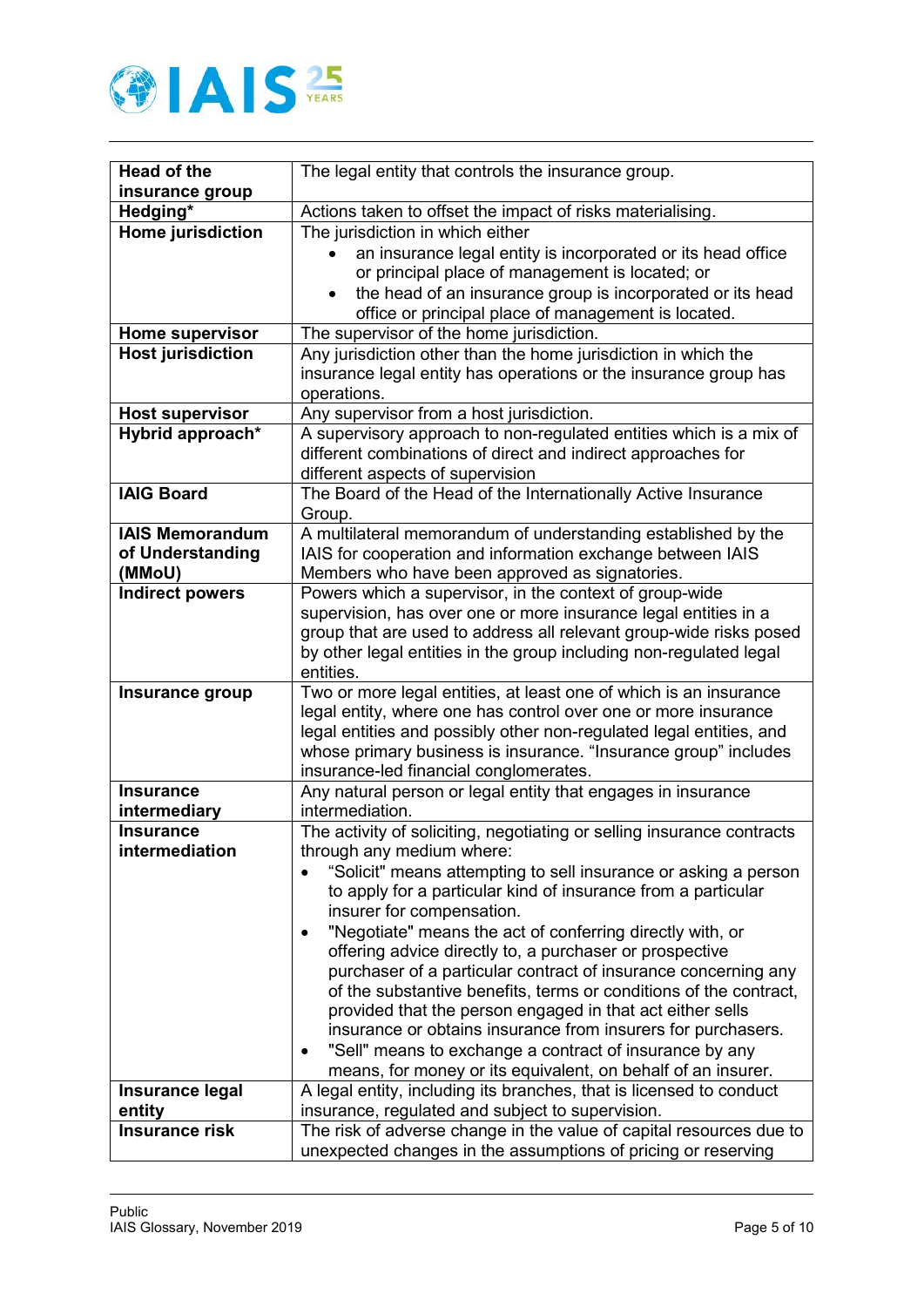

|                          | such as severity, frequency, trend, volatility or level of occurrence<br>rates.                                                      |
|--------------------------|--------------------------------------------------------------------------------------------------------------------------------------|
| Insurance-led            | A financial conglomerate in which the head of the insurance group                                                                    |
| financial                | is also the head of the financial conglomerate.                                                                                      |
| conglomerate             |                                                                                                                                      |
| <b>Insurer</b>           | Insurance legal entity or insurance group                                                                                            |
| Interest rate risk*      | The risk of exposure to losses resulting from movements in                                                                           |
|                          | interest rates.                                                                                                                      |
| <b>Internal controls</b> | A set of processes, policies and activities governing an insurer's                                                                   |
|                          | organisational and operational structure, including reporting and                                                                    |
|                          | the control functions.                                                                                                               |
| <b>Internal model</b>    | A model which an insurer either develops internally or, in the case                                                                  |
|                          | of an externally-developed model, customises for its own use in                                                                      |
|                          | the calculation of economic and regulatory capital, measurement                                                                      |
| <b>Investment risk</b>   | of risks, or valuation of balance sheet items.                                                                                       |
|                          | The risk directly or indirectly associated with or arising from the<br>insurers' investment activities.                              |
| Involved                 | Supervisors engaged in the supervision of an insurance group.                                                                        |
| supervisors              |                                                                                                                                      |
| <b>Key Persons in</b>    | Persons responsible for heading control functions.                                                                                   |
| <b>Control Functions</b> |                                                                                                                                      |
| Legal risk               | The risk that an insurer may be adversely affected due to legal                                                                      |
|                          | uncertainty that can arise from unenforceable contracts, change in                                                                   |
|                          | laws or regulations, or failure to properly comply with legislation.                                                                 |
| Leverage*                | The ability to influence a system in a way that multiplies the                                                                       |
|                          | outcome of one's efforts without a corresponding increase in the                                                                     |
|                          | consumption of resources. This implies that leverage is the                                                                          |
|                          | advantageous condition of having a relatively small amount of                                                                        |
|                          | cost, which could yield a relatively high level of returns. "Financial                                                               |
|                          | leverage" refers to the use of borrowed money to increase the                                                                        |
|                          | production volume and thus the net earnings. It is measured as<br>the ratio of total debt to total assets. The greater the amount of |
|                          | debt, the greater the financial leverage.                                                                                            |
| <b>Licence</b>           | The formal authority given to conduct insurance activities or                                                                        |
|                          | insurance intermediation, within a jurisdiction, under the applicable                                                                |
|                          | legislation.                                                                                                                         |
| Liquidation              | A process to terminate operations and corporate existence of the                                                                     |
|                          | entity through which the remaining assets of the insurer will be                                                                     |
|                          | distributed to its creditors and shareholders according to the                                                                       |
|                          | liquidation claims hierarchy. Branches can also be put into                                                                          |
|                          | liquidation, separately from the insurance legal entity they belong                                                                  |
|                          | to.                                                                                                                                  |
| <b>Liquidity risk</b>    | The risk that an insurer is unable to realise its investments and                                                                    |
|                          | other assets in a timely manner in order to meet its financial                                                                       |
|                          | obligations, including collateral needs, as they fall due.                                                                           |
| Loss ratio (claims       | The ratio of claims incurred to earned premiums that provides an                                                                     |
| ratio)                   | indication of how well the pricing of an insurer matches the risks                                                                   |
|                          | taken in the insurance contracts (may be reported either gross or                                                                    |
|                          | net of reinsurance).                                                                                                                 |
| <b>Macroeconomic</b>     | Exposure of an insurer or the insurance sector as a whole to                                                                         |
| exposure                 | macroeconomic risk factors resulting in their financial position                                                                     |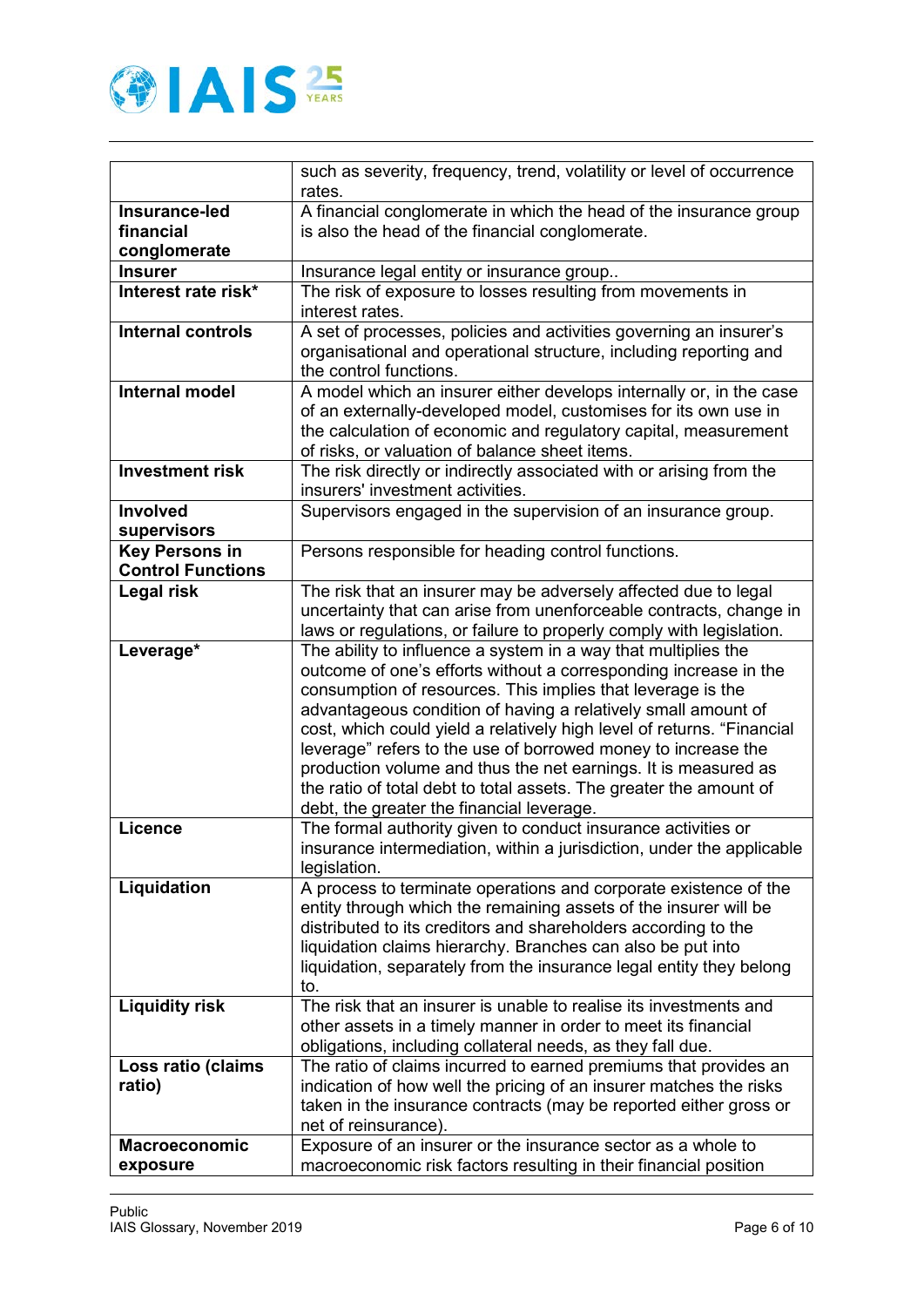

|                            | being highly correlated with the broader financial markets and/or                                              |
|----------------------------|----------------------------------------------------------------------------------------------------------------|
|                            | real economy and with each other.                                                                              |
| <b>Margin over current</b> | A margin that exceeds the Current Estimate in valuation of                                                     |
| estimate (MOCE)*           | technical provisions to cover the inherent uncertainty of those                                                |
|                            | obligations.                                                                                                   |
| <b>Market risk</b>         | The risk of adverse change in the value of capital resources due to                                            |
|                            | unexpected changes in the level or volatility of market prices of                                              |
|                            | assets and liabilities.                                                                                        |
| <b>Market-consistent</b>   | An economic valuation of an insurer's assets and liabilities that is                                           |
| valuation*                 | consistent with either the assessment of their risk and value by                                               |
|                            | market participants ("mark-to-market" valuation) or, in the absence                                            |
|                            | of a direct market evaluation, the valuation principles,                                                       |
|                            | methodologies and risk parameters that market participants would                                               |
|                            | expect to be used ("mark-to-model" valuation).                                                                 |
| Minimum capital            | In the context of a legal entity's capital adequacy assessment, the                                            |
| requirement (MCR)*         | level of solvency at which, if breached, the supervisor would                                                  |
|                            | invoke its strongest actions, in the absence of appropriate                                                    |
| <b>Mismatching risk</b>    | corrective action by the insurer.<br>The risk that the future cash flows generated by assets do not            |
|                            | match the cash flow demands in magnitude or timing of the                                                      |
|                            | corresponding liabilities in a suitable manner.                                                                |
| <b>Multiple gearing</b>    | Using the same capital simultaneously as a buffer against risk in                                              |
|                            | two or more legal entities of a group. This includes double gearing.                                           |
| Non-regulated legal        | A legal entity which is not subject to any financial sector                                                    |
| entity                     | supervision.                                                                                                   |
|                            |                                                                                                                |
|                            |                                                                                                                |
| <b>Operating ratio</b>     | The combined ratio adjusted by the addition of allocated<br>investment return to earned premiums.              |
| <b>Operational risk</b>    | The risk arising from inadequate or failed internal processes or                                               |
|                            | systems, behaviour of personnel, or from external events.                                                      |
|                            | Operational risk includes legal risk and the portion of custody risk                                           |
|                            | that impacts insurers, but excludes strategic and reputational risk.                                           |
| Option*                    | The contractual right, but not the obligation, to buy or sell a                                                |
|                            | specified amount of a given financial instrument, asset or liability,                                          |
|                            | at a fixed price before or at a designated future date. A call option                                          |
|                            | involves the right to buy the financial instrument. A put option                                               |
|                            | involves the right to sell the financial instrument.                                                           |
| <b>Outsourcing</b>         | An arrangement between an insurer and a service provider,                                                      |
|                            | whether internal within a group or external, for the latter to perform                                         |
|                            | a process, service or activity which would otherwise be performed                                              |
|                            | by the insurer itself.                                                                                         |
| <b>Political risk</b>      | The risk an insurer faces as a result of political changes or                                                  |
|                            | instability in a country.                                                                                      |
| <b>Portfolio transfer</b>  | Transfer of one or more policies together with, when relevant, the                                             |
|                            | assets backing those liabilities.                                                                              |
| <b>Recovery plan</b>       | A plan developed by an insurer that identifies in advance options                                              |
|                            | to restore its financial condition and viability under severe stress.                                          |
| Regulatory capital*        | Surplus of assets over liabilities, evaluated in accordance with                                               |
| <b>Regulatory capital</b>  | regulation in a particular jurisdiction.<br>Financial requirements that are set as part of the solvency regime |
| requirements*              | and relates to the determination of amounts of capital that an                                                 |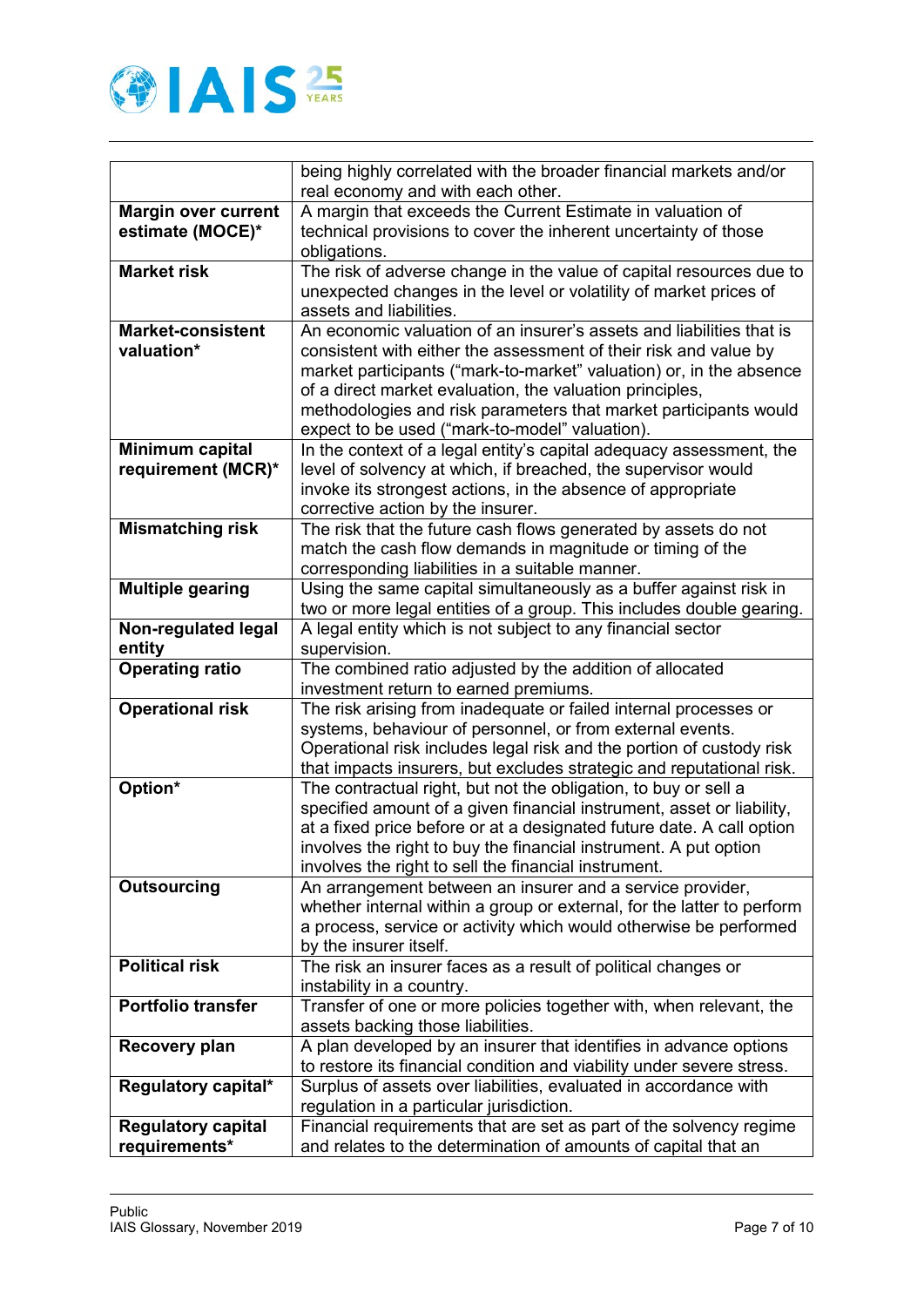

|                                        | insurer must have in addition to its technical provisions and other<br>liabilities.                                                                                                                                                                                                                                                                                   |
|----------------------------------------|-----------------------------------------------------------------------------------------------------------------------------------------------------------------------------------------------------------------------------------------------------------------------------------------------------------------------------------------------------------------------|
| <b>Reinsurer</b>                       | An insurer that assumes the risks of a ceding insurer in exchange<br>for a premium.                                                                                                                                                                                                                                                                                   |
| <b>Reputational risk</b>               | The risk of potential negative publicity regarding an insurer's<br>business practices will cause a decline in the customer base or<br>brand value, costly litigation, or revenue reductions.                                                                                                                                                                          |
| <b>Resolution</b>                      | Actions taken by a resolution authority towards an insurer that is<br>no longer viable, or is likely to be no longer viable, and has no<br>reasonable prospect of returning to viability.                                                                                                                                                                             |
| <b>Resolution</b><br>authority         | A person that is authorised by law to exercise resolution powers<br>over insurers.                                                                                                                                                                                                                                                                                    |
| <b>Resolution plan</b>                 | A plan that identifies in advance options for resolving all or part(s)<br>of an insurer to maximise the likelihood of an orderly resolution,<br>the development of which is led by the supervisor and/or<br>resolution authority in consultation with the insurer in advance of<br>any circumstances warranting resolution.                                           |
| <b>Retrocession</b>                    | Reinsurance ceded by reinsurers to assuming reinsurers in<br>exchange for a premium.                                                                                                                                                                                                                                                                                  |
| <b>Risk appetite</b>                   | The aggregate level and types of risk an insurer is willing to<br>assume, within its risk capacity, to achieve its strategic objectives<br>and business plan.                                                                                                                                                                                                         |
| <b>Risk capacity</b>                   | The maximum level of risk an insurer can assume given its current<br>level of resources taking into account regulatory capital<br>requirements, economic capital, liquidity needs, the operational<br>environment (eg technical infrastructure, risk management<br>capabilities, expertise) and obligations to policyholders,<br>shareholders and other stakeholders. |
| <b>Risk culture</b>                    | The set of norms, values, attitudes and behaviours of an insurer<br>that characterises the way in which the insurer conducts its<br>activities related to risk awareness, risk taking and risk<br>management and controls.                                                                                                                                            |
| <b>Risk limit</b>                      | Quantitative measure based on an insurer's risk appetite which<br>gives clear guidance on the level of risk to which the insurer is<br>prepared to be exposed and is set and applied in aggregate or<br>individual units such as risk categories or business lines.                                                                                                   |
| <b>Risk limits</b><br><b>Structure</b> | The aggregate set of an insurer's self-imposed limits on its<br>material risks and their interdependencies, as part of its ERM<br>framework.                                                                                                                                                                                                                          |
| <b>Risk management</b>                 | The process through which risks are managed allowing all risks of<br>an insurer to be identified, assessed, monitored, mitigated (as<br>needed) and reported on a timely and comprehensive basis.                                                                                                                                                                     |
| <b>Risk profile</b>                    | Point in time assessment of the insurer's gross and, as<br>appropriate, net risk exposures aggregated within and across each<br>relevant risk category based on forward looking assumptions.                                                                                                                                                                          |
| <b>Risk Tolerance*</b>                 | The term "risk tolerance" is used to include the active retention of<br>risk that is appropriate for an insurer in the context of its strategy,<br>financial strength, and the nature, scale and complexity of its<br>business and risks. Risk tolerance is typically a percentage of the<br>absolute risk bearing capacity for an insurer.                           |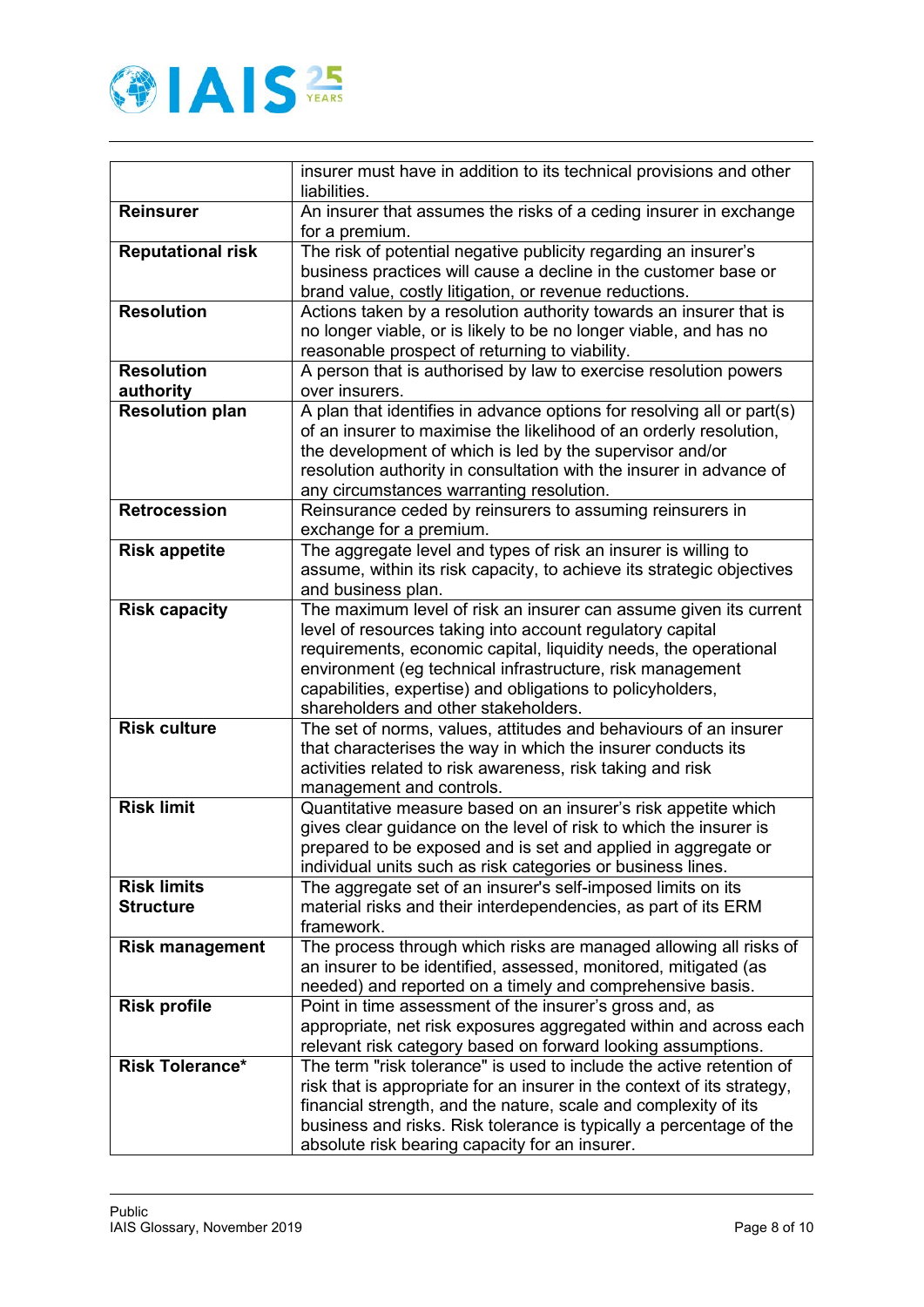

| <b>Run-off</b>             | A process under which an insurer ceases to write new business                                                                          |
|----------------------------|----------------------------------------------------------------------------------------------------------------------------------------|
|                            | and administers existing contractual obligations. A 'solvent run-off'                                                                  |
|                            | is the process initiated for an insurer who is still able to pay debts                                                                 |
|                            | to its creditors when the debts fall due. An 'insolvent run-off' is the                                                                |
|                            | process initiated for an insurer who is no longer able to pay debts                                                                    |
|                            | to its creditors when the debts fall due.                                                                                              |
| <b>Scenario analysis</b>   | A method of assessment that considers the impact of a                                                                                  |
|                            | combination of circumstances to reflect historical or other                                                                            |
|                            | scenarios which are analysed in light of current conditions. Such                                                                      |
|                            | analysis may be conducted deterministically or stochastically.                                                                         |
| <b>Senior Management</b>   | The individuals or body responsible for managing an insurer on a                                                                       |
|                            | day-to-day basis in accordance with strategies, policies and                                                                           |
|                            | procedures set out by the Board.                                                                                                       |
| Shock period*              | The period over which a shock is applied to a risk.                                                                                    |
| <b>Significant owner</b>   | A person (legal or natural) that directly or indirectly, alone or with                                                                 |
|                            | another person (legal or natural), exercises control over an                                                                           |
|                            | insurer.                                                                                                                               |
| <b>Solvency</b>            | Financial soundness of an insurer including the ability to meet its                                                                    |
|                            | obligations to policyholders when they fall due. Solvency includes                                                                     |
|                            | capital adequacy, liquidity, technical provisions, and other aspects                                                                   |
|                            | addressed in an enterprise risk management framework.                                                                                  |
| <b>Solvency</b>            | A process for measuring the current and possible future solvency                                                                       |
| assessment                 | of an insurer relative to the level of policyholder protection required<br>by the solvency regime. This process includes assessing the |
|                            | effectiveness of an insurer's enterprise risk management within                                                                        |
|                            | the constraints placed on the insurer's operation and the adequacy                                                                     |
|                            | of the insurer's financial resources, including capital resources.                                                                     |
| <b>Solvency margin</b>     | Surplus of assets over liabilities. (Because these terms are                                                                           |
|                            | frequently used in an imprecise manner, the glossary refers to                                                                         |
|                            | available solvency (margin) or available surplus capital and                                                                           |
|                            | required solvency margin or required surplus.)                                                                                         |
| Solvency test*             | The test showing compliance with domestic solvency requirements                                                                        |
|                            | at a certain point in time (e.g. as of the balance sheet date), either                                                                 |
|                            | by following a static approach, i.e. by comparing available                                                                            |
|                            | solvency margin with required solvency margin (i.e. the test must                                                                      |
|                            | show $AS \geq RS$ , or by following a dynamic approach, i.e. an                                                                        |
|                            | actuarial test based on certain assumptions as to the risk                                                                             |
|                            | parameters of the existing and potential future portfolio (e.g.                                                                        |
| <b>Special purpose</b>     | mortality, investment yield, distribution of losses, expenses).                                                                        |
| entity (SPE)               | A dedicated legal entity or a legally ring-fenced arrangement,<br>specifically constituted to carry out the transfer of risk.          |
| <b>Statistical quality</b> | A test to assess the base quantitative methodology of the internal                                                                     |
| test*                      | model, which demonstrates the appropriateness of the model                                                                             |
|                            | inputs and parameters and justifies the assumptions underlying                                                                         |
|                            | the model.                                                                                                                             |
| <b>Stochastic</b>          | A methodology which aims at attributing a probability distribution                                                                     |
| modelling                  | to certain financial variables. It sometimes uses closed form                                                                          |
|                            | solutions, often involves simulating large numbers of scenarios in                                                                     |
|                            | order to reflect the distributions of the capital required by, and the                                                                 |
|                            | different risk exposures of, the insurer.                                                                                              |
| <b>Strategic risk</b>      | The risk created by an insurer's business strategy. Strategic risk                                                                     |
|                            | includes risks arising from poor business decisions, substandard                                                                       |